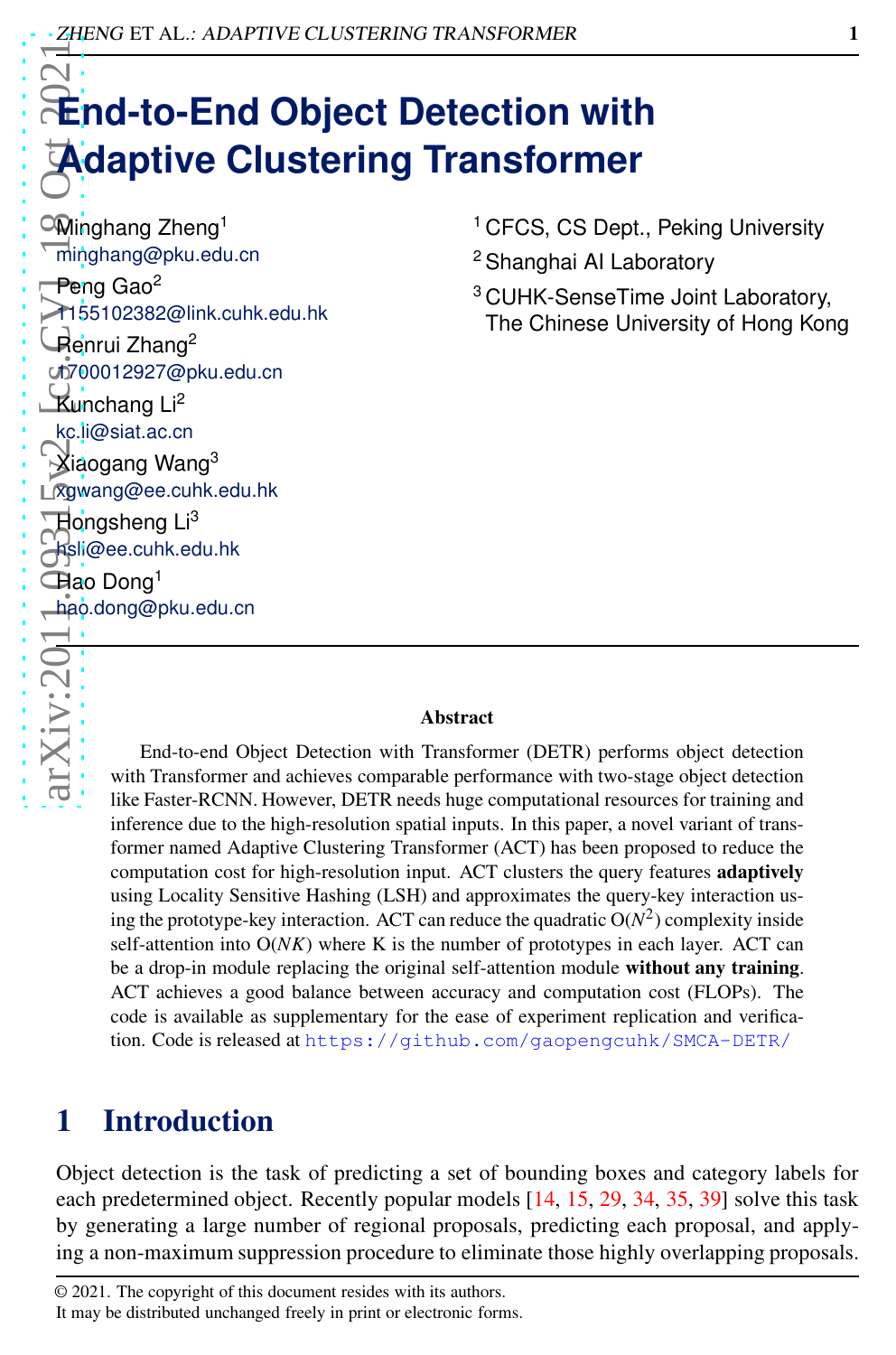

<span id="page-1-0"></span>Figure 1: The illustration of our adaptive clustering transformer. We use a small number of prototypes to represent the queries and only the attention map between prototypes and keys will be calculated. The number of prototypes will be automatically determined based on the distribution of queries. Finally, the attention output will be broadcast to the queries represented by the prototype.

Two-stage object detection is difficult to deploy and debug due to the complex computation pipeline.

Carion *et al*. [\[3\]](#page-10-0) proposes a new method, called Detection Transformer or DETR, which uses an encoder-decoder transformer [\[38](#page-12-4)] framework to solve this task in an intuitive way utilizing set prediction which has been explored in  $[25, 36, 37]$  $[25, 36, 37]$  $[25, 36, 37]$  $[25, 36, 37]$  $[25, 36, 37]$ . Thanks to the powerful learning ability of Transformer [\[38\]](#page-12-4), DETR can perform set prediction end-to-end without resorting to human-designed prior like anchor and region proposal thus resulting in a much simpler object detection framework. However, DETR suffers from high computational complexity in the encoder. To achieve good performance, DETR needs a high-resolution image which will increase the computation in the encoder quadratically due to the all-pairs interaction for all positions.

Although many improvements of transformer [\[4](#page-10-1), [5](#page-10-2), [6](#page-10-3), [12](#page-11-3), [16](#page-11-4), [21](#page-11-5), [23](#page-11-6), [40](#page-12-7), [47](#page-13-0)] can reduce the computation complexity, variants of transformer change the architecture of transformer which require huge trial-and-error cost due to the slow convergence of DETR(1920 GPU hours for single V100). One natural question to ask is whether we can improve the performance and computational trade-off of DETR with acceptable computing resources?

We propose a novel Adaptive Clustering Transformer(ACT) which can serve as a drop-in module on the original DETR framework by replacing the transformer in the encoder. ACT is fully compatible with the original transformer and thus does not require retraining. The accuracy gap between ACT and the original transformer can be further closed by equipping with Multi-Task Knowledge Distillation(MTKD). MTKD can also enable seamless switch between models with different FLOPs and Accuracy during inference.

Two observations of DETR motivate our design.

Encoder Attention Redundancy Inside the encoder of DETR, features at each position will collect information from other spatial positions adaptively using the attention mechanism. We observe that features that are semantically similar and spatially close to each other will generate similar attention maps and vice versa. As shown in Figure [2,](#page-2-0) the attention map for  $P_0$  and  $P_1$  are similar to each other and contain redundancy while distant points  $P_0$  and  $P_3$ demonstrate a completely different attention pattern. The redundancy in self-attention moti-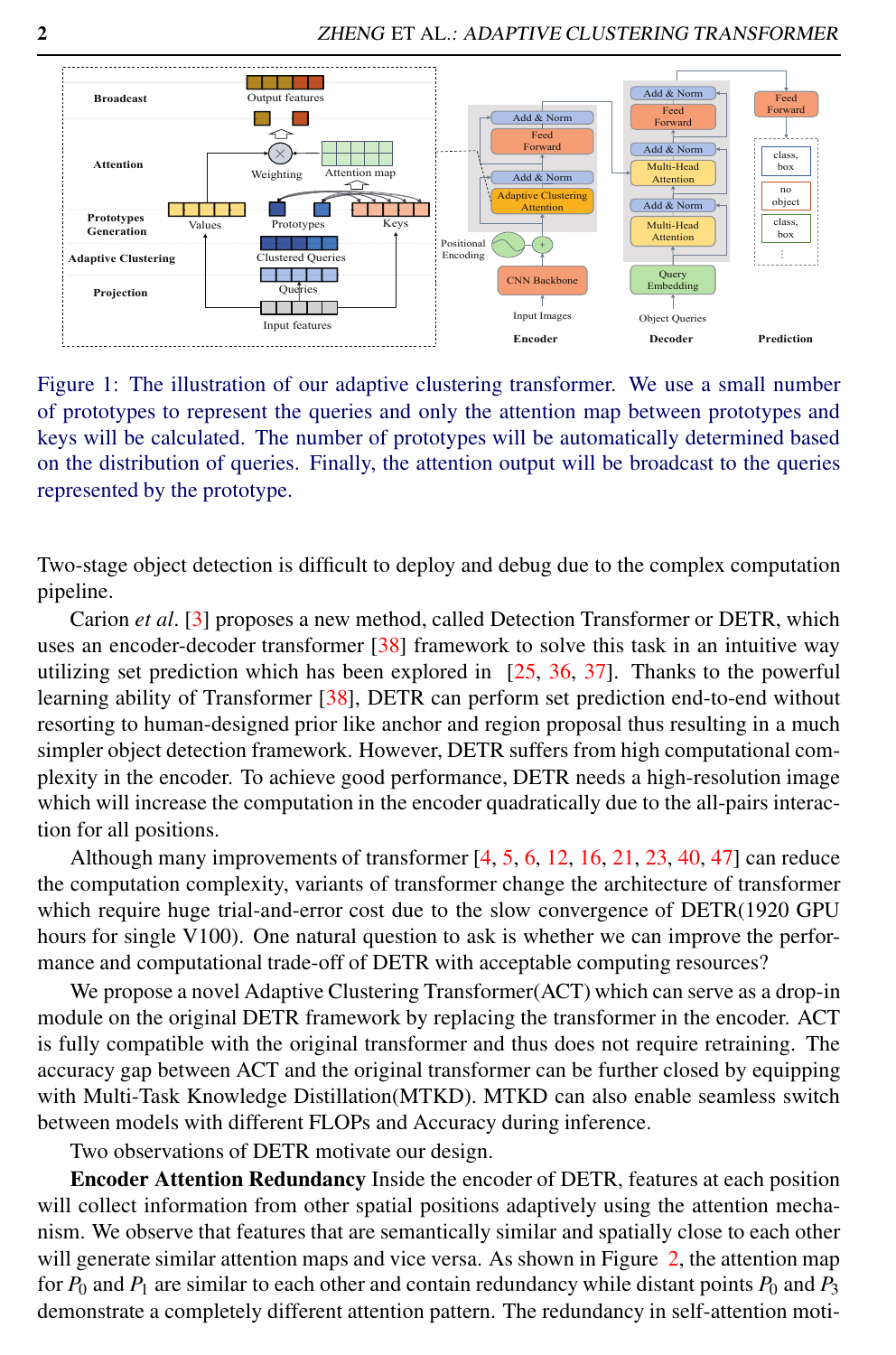

Figure 2: The attention map of some points in the last layer of the transformer encoder. The darker the color, the greater the weight.



<span id="page-2-1"></span>Figure 3: Multi-Task Knowledge Distillation. Image features will be extracted by the CNN backbone first. The extracted feature will be passed into ACT and the original transformer parallel. To enable a seamless switch between ACT and the orignal transformer, MTKD will guide the training.

<span id="page-2-0"></span>vates ACT to choose representative prototypes and broadcast the feature update of prototypes to its nearest neighbor.

Encoder Feature Diversity We observe that as the encoder goes deeper, features will be similar as each feature will collect information from each other. Besides, for different inputs, the feature distribution in each encoder layer is quite different. These observations motivates us to adaptively determine the number of prototypes based on the distribution of features among each layer instead of a static number of cluster centers.

To solve the Encoder Attention Redundancy, ACT clusters similar query features together and only calculates the key-query attentions for representative prototypes according to the average of the features in the cluster. After calculating the features updates for prototypes, the updated features will be broadcast to its neighbors according to the euclidean distance on the query feature space. **Encoder Feature Diversity** motivate us to design an adaptive clustering algorithm which can cluster features according to the distribution of feature for each input and each encoder layer. Thus we choose a multi-round Exact Euclidean Locality Sensitivity Hashing (E2LSH) which can perform query features distribution-aware clustering.

Experiments show that we reduce the FLOPS of DETR from 73.4 Gflops to 58.2 Gflops (excluding Backbone Resnet FLOPs) without any training process, while the loss in AP is only 0.7%. The loss in AP can be further reduced to 0.2% by a Multi-Task Knowledge Distillation.

Our main contributions are summarised below.

- We develop a novel method called Adaptive Clustering Transformer (ACT) which can reduce the inference cost of DETR. ACT can reduce the quadratic complexity of the original transformer, at the same time ACT is fully compatible with the original transformer.
- We reduce the FLOPS of DETR from 73.4 Gflops to 58.2 Gflops (excluding Backbone Resnet FLOPs) without any training process, while the loss in AP is only 0.7%.
- We have further reduced the loss in AP to 0.2% through a Multi-Task Knowledge Distillation (MTKD) which enables a seamless switch between ACT and the original transformer.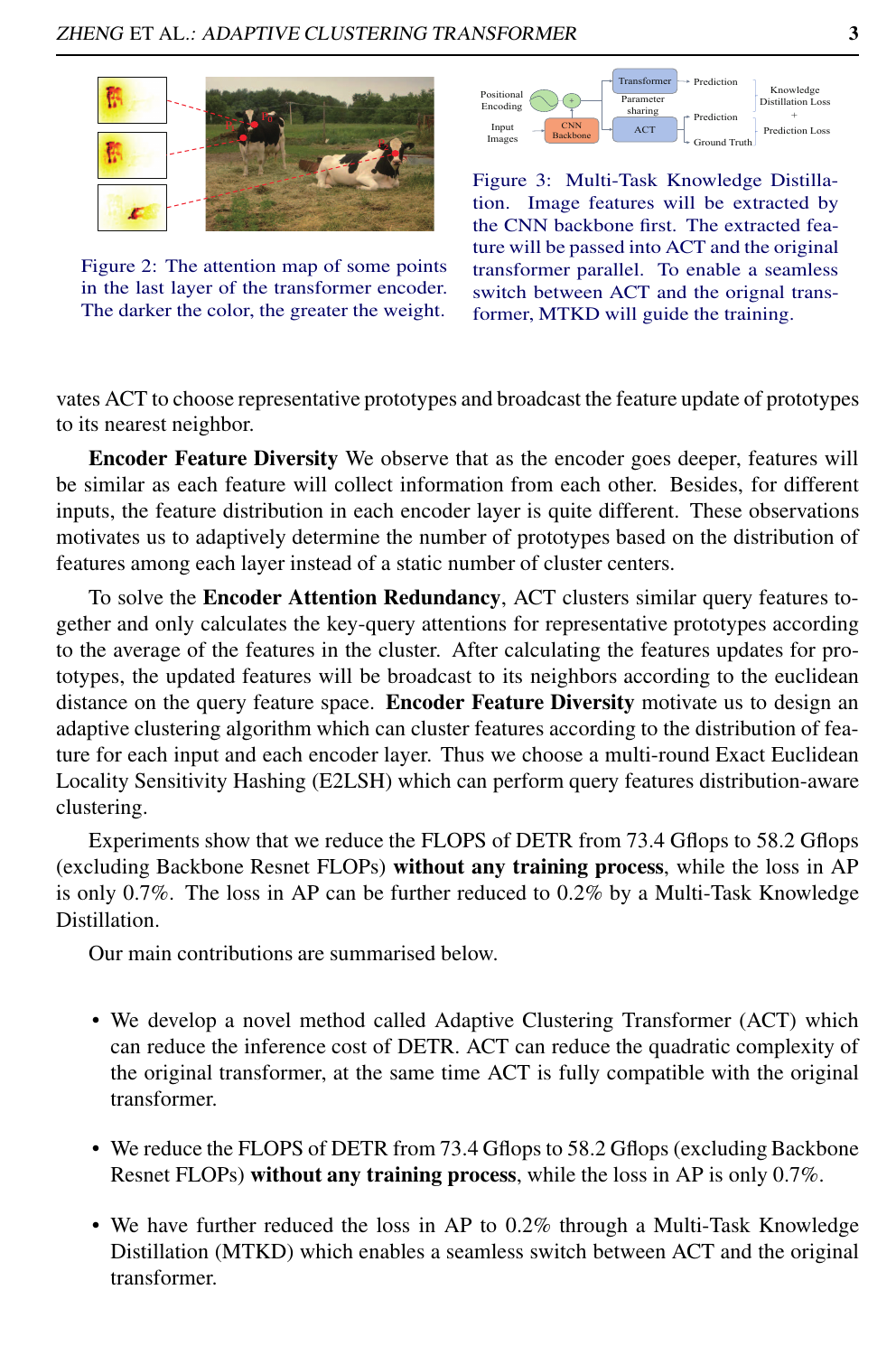## 2 Related Work

#### 2.1 Review of Attention Model on NLP and CV

Attention model [\[1](#page-10-4), [20,](#page-11-7) [42\]](#page-13-1) has been widely used in computer vision (CV) and natural language processing (NLP) fields due to the in-built adaptive information aggregation mechanism. We mainly focus on one branch of attention called transformer. Transformer performs information exchange between all pairs of entities like words in NLP or regions in CV. Transformer has achieved state-of-the-art performance on Machine Translation [\[38](#page-12-4)], Object Detection [\[3\]](#page-10-0), Multimodality Reasoning [\[11](#page-10-5), [33](#page-12-8), [44\]](#page-13-2), Image Classfication [\[9,](#page-10-6) [30](#page-12-9)], Video Classfication [\[41](#page-13-3)] and Language Understanding [\[8\]](#page-10-7). While transformer has achieved good performance on different scenarios, but it is hard to scale due to the quadratic complexity with respect to the length of the input sequence. Many modifications of transformer have been proposed to tackle the computation bottleneck of transformer.

Reformer [\[23](#page-11-6)] proposed sharing key and query and use Locality Sensitivity Hashing (LSH) [\[7](#page-10-8)] to cluster features near into one cluster, then perform information exchange inside each cluster. Performer [\[6\]](#page-10-3) approximates the softmax between key and query interaction using Positive Orthogonal Random Features (PORF) with provable approximate error with linear complexity. Linear Attention [\[21\]](#page-11-5) utilizes association property to Key-Query-Value multiplication from quadratic complexity into linear complexity. Progressive Elimination [\[16\]](#page-11-4) finds that redundancy exists in transformer and progressively eliminates the input of each layer and achieves comparable performance with the original transformer by reducing computation cost. Asymmetric Attention [\[47](#page-13-0)] summarises key features into a few key vectors using multi-scale pooling over key features thus reduce the computation complexity. Global Graph Reasoning [\[5](#page-10-2)] transforms the original input into global vectors utilizing weighted pooling and then perform information exchange over the compact global vectors.

Previously mentioned methods modified the structure of the original transformer and need huge resources for training and inference. Our proposed Adaptive Clustering Transformer (ACT) shares the same structure as the original transformer. ACT reduces the computation cost of transformer without re-training. Besides, the performance gap between ACT and the original transformer can be further reduced with a few epochs of fine-tuning knowledge distillation [\[18,](#page-11-8) [45\]](#page-13-4).

#### 2.2 Object Detection using Deep Learning

The main framework of object detection is dominated by performing classification over a sliding window. Viona-Jones Face detector [\[39\]](#page-12-3) first introduce the idea of sliding window approach into face detection with adaboost [\[10\]](#page-10-9). After the successful application of CNN on object classification [\[17](#page-11-9), [24\]](#page-11-10), deep features have been applied to object detection. Previous research of object detection using deep features can be divided into two-stage and one-stage object detection. RCNN, Fast RCNN and Faster RCNN [\[14,](#page-11-0) [15](#page-11-1), [35](#page-12-2)] are two-stage solution while YOLO [\[34\]](#page-12-1) and SSD [\[29\]](#page-12-0) are one-stage solution. Previous methods on object detection are suffered by complex post-processing pipeline (NMS) [\[2,](#page-10-10) [32\]](#page-12-10), imbalanced loss [\[28](#page-12-11)], and hand-crafted anchor [\[29](#page-12-0), [34\]](#page-12-1) which increase the difficulty of training and deployment. Unlike sliding-window approaches, object detection has been formulated as a permutationinvariant set prediction problem. Steward et al [\[37\]](#page-12-6) proposed an end-to-end people detection which encodes image feature using CNN and decodes the bounding box sequentially using LSTM [\[19\]](#page-11-11). The predicted bounding box will be matched with ground truth using Hungar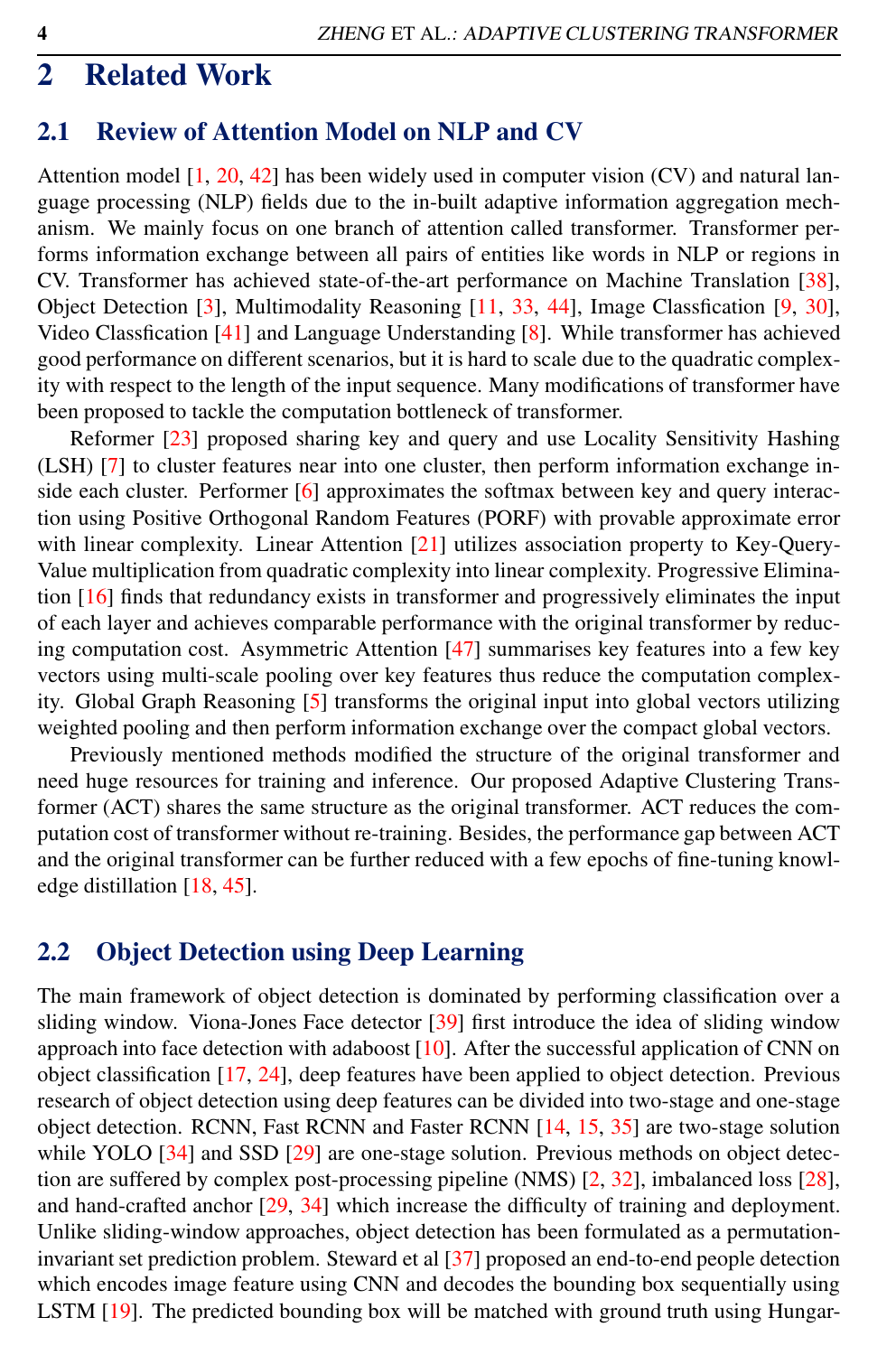ian loss [\[25\]](#page-11-2) and trained end-to-end. Recurrent instance segmentation [\[36](#page-12-5)] adds an extra segmentation head over the end-to-end object detection framework and successfully tests the idea on instance segmentation. Recently DETR [\[3](#page-10-0)] has successfully made the performance of set-prediction approaches comparable with two-stage Faster RCNN approaches by replacing LSTM [\[19\]](#page-11-11)with much powerful Transformer [\[38](#page-12-4)]. End-to-end set prediction problem significantly simplified the pipeline of object detection and reduce the need for hand-crafted prior. However, the convergence of end-to-end set prediction is slow and need huge inference cost caused by the quadratic complexity of self-attention. Some variants of DETR have also been proposed to solve the problems. Deformable DETR [\[46](#page-13-5)] accelerates the convergence speed via learnable sparse sampling coupled with multi-scale deformable encoder. SMCA [\[13](#page-11-12)] introduces Gaussian prior in the transformer decoder and achieved an increase in convergence speed. Different from Deformable DETR and SMCA, whose improvement is mainly on training process, our proposed ACT target to reduce the inference computation cost of DETR without the need for retraining.

## 3 Adaptive Clustering Transformer

#### 3.1 Main Structure of DETR

Figure [1](#page-1-0) also shows the three stages of DETR. In the encoder, an ImageNet-pre-trained ResNet model is used to extract 2D features from the input image. The positional encoding module uses sine and cosine functions with different frequencies to encode spatial information. DETR flattens the 2D features and supplements them with the positional encoding and passes them to the 6-layer transformer encoder. Each layer of the encoder has the same structure, including an 8-head self-attention module and an FFN module. The decoder then takes as input a small fixed number of learned positional embeddings, which are called object queries, and additionally attends to the encoder output. The decoder also has 6 layers, and each layer contains an 8-head self-attention module, an 8-head co-attention module, and an FFN module. Finally, DETR passes each output of the decoder to a shared feed-forward network that predicts either a detection (class and bounding box) or a "no object" class.

#### 3.2 Adaptive Clustering Transformer

Determine Prototypes We use Locality Sensitivity Hashing (LSH) to adaptively aggregate those queries with a small Euclidean distance. LSH is a powerful tool to solve the Nearest Neighbour Search problem. We call a hashing scheme locality-sensitive if nearby vectors get the same hash with high probability and distant ones do not. By controlling the parameters of the hash function and the number of hashing rounds, we let all vectors with a distance less than <sup>ε</sup> fall into the same hash bucket with a probability greater than *p*.

<span id="page-4-0"></span>We choose Exact Euclidean Locality Sensitive Hashing (E2LSH) [\[7](#page-10-8)] as our hash function:

$$
h(\vec{v}) = \lfloor \frac{\vec{a} \cdot \vec{v} + b}{r} \rfloor \tag{1}
$$

where  $h : \mathbb{R}^d \to \mathbb{Z}$  is the hash function, *r* is a hyper-parameter,  $\vec{a}, b$  are random variables satisfying  $\vec{a} = (a_1, a_2, ..., a_d)$  with  $a_i \sim \mathcal{N}(0, 1)$  and  $b \sim \mathcal{U}(0, r)$ . We will apply *L* rounds of LSH to increase the credibility of the results. The final hash value will be obtained by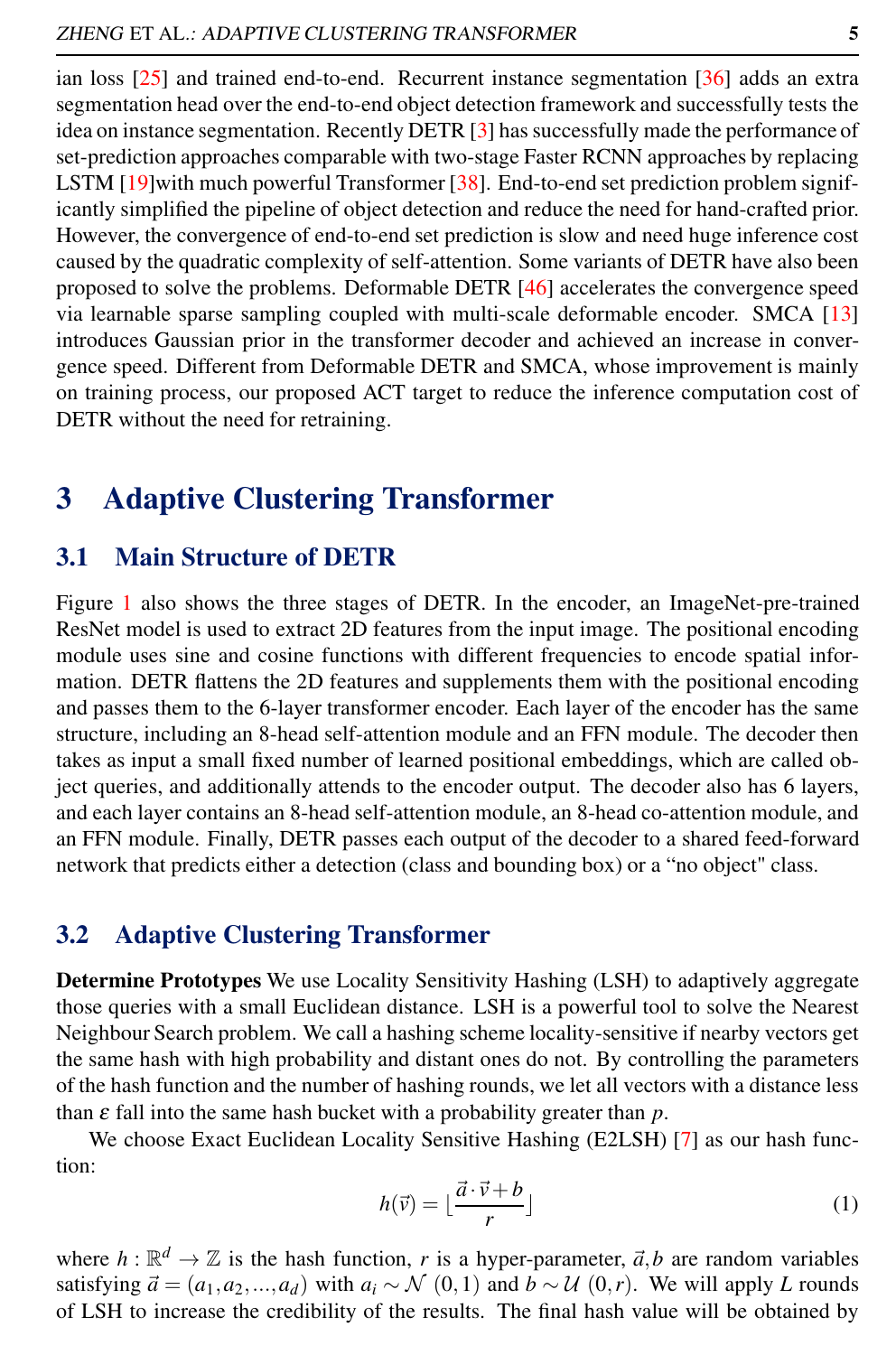<span id="page-5-0"></span>equation [2.](#page-5-0)

$$
h(\vec{v}) = \sum_{i=0}^{L-1} B^i h_i(\vec{v})
$$
 (2)

where each  $h_i$  is obtained by equation [1](#page-4-0) with independently sampled parameters  $\vec{a}$  and  $b$ , and *B* is a constant equal to 4 in our experiments.

Each hash function  $h_i$  can be regarded as a set of parallel hyperplanes with random normal vector  $\vec{a}_i$  and offset  $b_i$ . The hyper-parameter *r* controls the spacing of the hyperplanes. The greater the *r*, the greater the spacing. Furthermore, *L* hash functions divide the space into several cells, and the vectors falling into the same cell will obtain the same hash value. Obviously, the closer the Euclidean distance, the greater the probability that the vectors fall into the same cell.

To obtain the prototypes, we calculate the hash value for each query firstly. Then, queries with the same hash value will be grouped into one cluster, and the prototype of this cluster is the center of these queries. More formally, we define  $Q \in \mathbb{R}^{\bar{N} \times D_k}$  as the queries and  $P \in \mathbb{R}^{C \times D_k}$  as the prototypes, where *C* is the number of clusters. Let  $G_i$  represent the index of the cluster that  $Q_i$  belongs to. The prototype of the  $j - th$  cluster can be obtained by equation [3.](#page-5-1)

$$
P_j = \frac{\sum_{i,G_i=j} Q_i}{\sum_{i,G_i=j} 1} \tag{3}
$$

<span id="page-5-1"></span>Estimate Attention Output After the previous step, each group of queries is represented by a prototype. Thus, only the attention map between prototypes and keys need to be calculated. Then, we get the target vector for each prototype and broadcast it to each original query. Thus, we get an estimation of the attention output. Compared with the exact attention calculation, we reduce the complexity from  $O(NMD_k + NMD_v)$  to  $O(NLD_K + CMD_k +$  $\langle CMD_v \rangle$ , where *C* is the number of prototypes and *L* is the number of hash rounds, both of which are much smaller than *N* and *M*.

More formally, we define  $K \in \mathbb{R}^{M \times D_k}$  as the keys and  $V \in \mathbb{R}^{C \times D_v}$  as the values. We get the estimate of attention output  $\tilde{V}^{\rho}$  by the following equations:

$$
\tilde{A} = softmax(PK^T / \sqrt{D_k})
$$
\n(4)

$$
\tilde{W} = \tilde{A}V\tag{5}
$$

$$
\tilde{V}_i^o = \tilde{W}_j, \text{ if } G_i = j \tag{6}
$$

where the softmax function is applied row-wise and  $G_i$  represents the index of the cluster that  $Q_i$  belongs to.

#### 3.3 Multi-Task Knowledge Distillation

Although ACT can reduce the computation complexity of DETR without retraining, we show that Multi-Task Knowledge Distillation(MTKD) can further improve ACT with a fewepoch of fine-tuning and produce a better balance between performance and computation. The pipeline of MTKD is illustrated in figure [3.](#page-2-1) Image features will be extracted by the pre-trained CNN backbone first. The extracted feature will be passed into ACT and the original transformer parallelly. To enable a seamless switch between ACT and the original transformer, MTKD will guide the training. The training loss is denoted below:

$$
L = L_{pred}(Y, Y_2) + L_{KD}(B_1, B_2. detach())
$$
\n<sup>(7)</sup>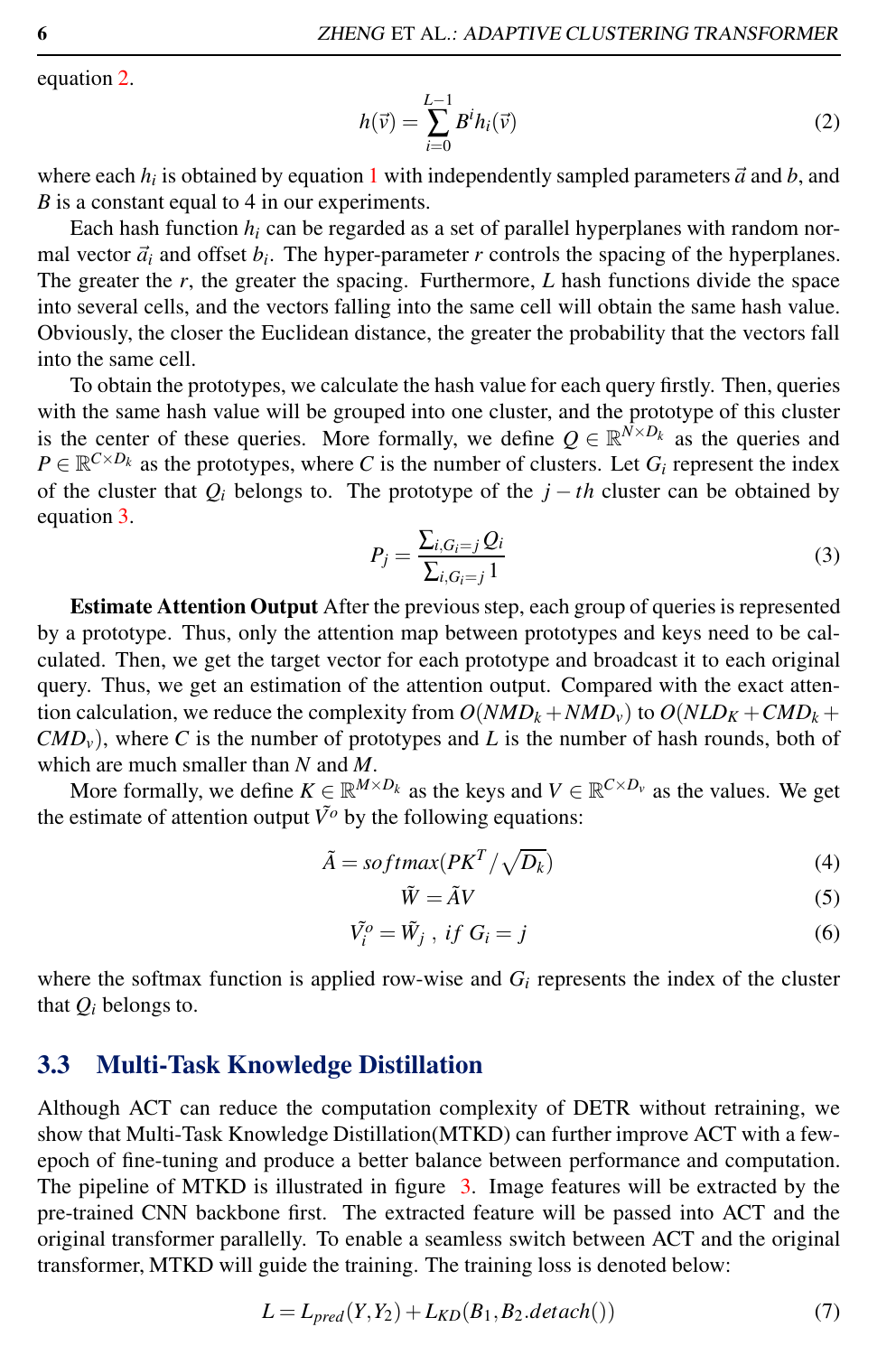

<span id="page-6-0"></span>Figure 4: The mean square error between the estimated attention map and the true attention map under a certain computational budget. We fix *L* to 24 and set *r* to 2,4,6,8,12 respectively. Then we fix *r* to 8 and set *L* to 16, 20, 24, 32 respectively.



<span id="page-6-1"></span>Figure 5: We compare the AP of ACT with DETR-DC5 and the K-mean clustering. We refer to hash rounds in our model as *L* and refer to the number of clusters in K-means as *C*.

where *Y* represents the ground truth,  $B_1$  represents the predicted bounding box of ACT, and  $B_2, Y_2$  represent the predicted bounding box and full prediction of DETR.  $L_{pred}(Y, Y_2)$  is the original loss between the ground truth and the prediction of DETR.  $L_{KD}(B_1, B_2)$  is the knowledge distillation loss which minimizes the L2 distance between the predicted bounding box of ACT and DETR.

The training loss aims to train the original transformer jointly with knowledge transfer between full prediction and approximated prediction which enables a seamless switch between ACT and Transformer. The knowledge transformer includes region classification and regression distillation. The regression branch is more sensitive to the approximated error introduced by ACT than the classification branch. Thus, we only transfer the knowledge of the bounding box regression branch. We observe much faster convergence by transferring the box regression branch only.

### 4 Experiment

#### 4.1 Dataset

We perform experiments on COCO 2017 detection dataset [\[26\]](#page-11-13), which containing 118k training images and 5k validation images. Each image in the dataset contains up to 63 instances of different sizes. We report AP as bbox AP, the integral metric over multiple thresholds. We also report the average FLOPs for the first 100 images in the COCO 2017 validation set. Only the FLOPs of convolutional layers, fully connected layers, matrix operations in attention, E2LSH, and clustering will be considered.

#### 4.2 Experiment Setup

We choose the pre-trained DETR-DC5 model [\[3\]](#page-10-0) as our baseline. It uses the deep residual network [\[17\]](#page-11-9) with 50 layers (ResNet-50) as the backbone and increases the feature resolution by adding a dilated convolution [\[43\]](#page-13-6) to the last stage of the backbone and removing a stride from the first convolution of this stage. DETR-DC5 contains 6 encoder layers and 6 decoder layers with 8 attention heads.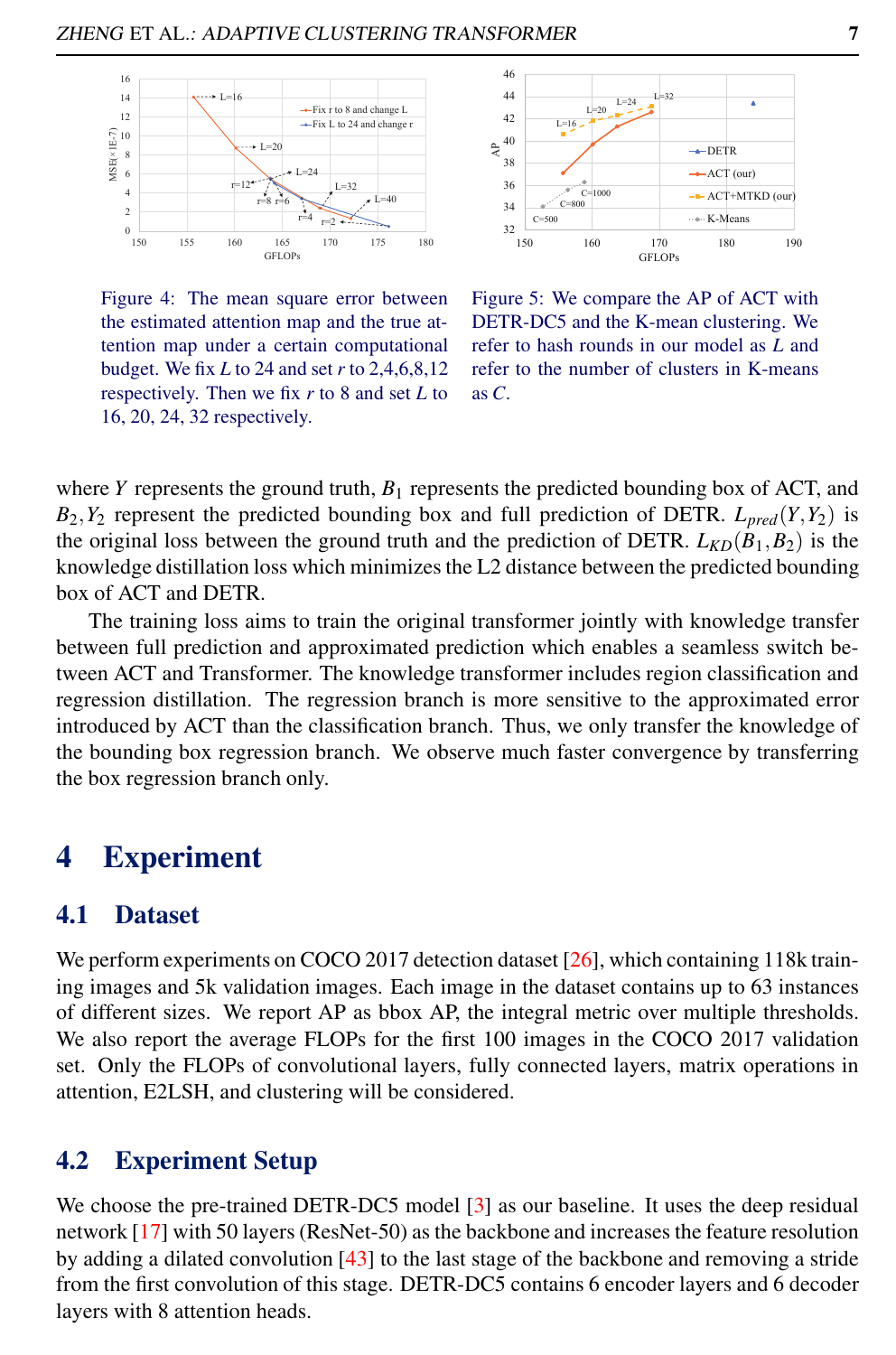We replace the attention module in the encoder with our adaptive clustering attention while keeping the other parts unchanged. We randomly sample 1000 images on the training set and calculate the mean square error between our estimated attention map and the true attention map to determine an appropriate hyper-parameter *r* and control the FLOPs of the model by changing the hyper-parameter *L*, where *L* represent the round of E2LSH and *r* represent the interval of the hashing hyperplanes.

During inference, we resize the input images such that the shortest side is at most 800 pixels while the longest at most 1333. For Multi-Task Knowledge Distillation(MTKD), we adopt a random crop augmentation which is also used in DETR. We use a simple L2 norm for regression distillation and the weight of KD loss is set to 1. MTKD performs fine-tuning over the pre-trained model for 5 epochs with the learning rate of 10<sup>-5</sup> and continues running for 2 epochs by reducing the learning rate by 1/10. MTKD is optimised by AdamW [\[22,](#page-11-14) [31](#page-12-12)].

#### 4.3 Ablation Study

The hyper-parameters of the E2LSH have a great influence on the quality of the approximation and the FLOPs of the model. In our ablation analysis, we explore how these hyperparameters affect the results and try to determine appropriate hyper-parameters.

We randomly sample 1000 images on the training set and input the images into DETR and our ACT respectively to obtain the attention map in different encoder layers and different attention heads. We calculate the mean square error between our estimated attention map and the true attention map. We perform two sets of experiments. First, we fix *L* to 24 and set *r* to 2,4,6,8,12 respectively. Then, we fix *r* to 8 and set *L* to 16, 20, 24, 32 respectively.

The results are shown in Figure [4.](#page-6-0) Firstly, the estimation error decreases with an increase of *L* and a decrease of *r*. Secondly, when *r* is greater than 6, continuing to increase *r* has little effect on estimation errors and FLOPs. Therefore, it is a better choice to obtain models of different FLOPs by the change of *L*. Finally, we found that when *r* is less than or equal to 6, continuing to reduce *r* will cause a larger increase in FLOPs while a smaller decrease in error, which is not cost-effective. Thus, in all subsequent experiments, we fix *r* to 8.

Another significant discovery is that adaptively clustering keys using our method can also achieve a good result. We perform experiments on clustering queries, clustering keys, and clustering both queries and keys respectively. We adjust the hyper-parameter *L* to ensure that the three experiments have similar FLOPs, and we compare the AP on the validation set. The results are given in Table [2.](#page-8-0) As we can see, these three methods have achieved similar AP under the same FLOPs, which also proves the generalization of our model. This means that for some models where the number of keys is significantly more than the number of queries, we can adaptively cluster the keys to obtain higher efficiency.

#### 4.4 Final Performance

Speed Accuracy Trade-off. In this section, we start by comparing the AP of our model with DETR-DC5. We also compare our adaptive clustering method with K-means clustering used by Vyas *et al*. [\[40](#page-12-7)]. We refer to the number of clusters in K-means as *C*. We adjust *L* and *C* and calculate the AP under different computational budgets. As we can see in Figure [5,](#page-6-1) under an equalized computational budget, the AP of our ACT model is much higher than Kmeans's. Compared with DETR-DC5, we reduce the FLOPs from 184.1 GFLOPs to 168.9 GFLOPs while the loss in AP is only 0.7%. The yellow line also shows the result of a Multi-Task Knowledge Distillation (MTKD). MTKD can significantly improve AP, especially for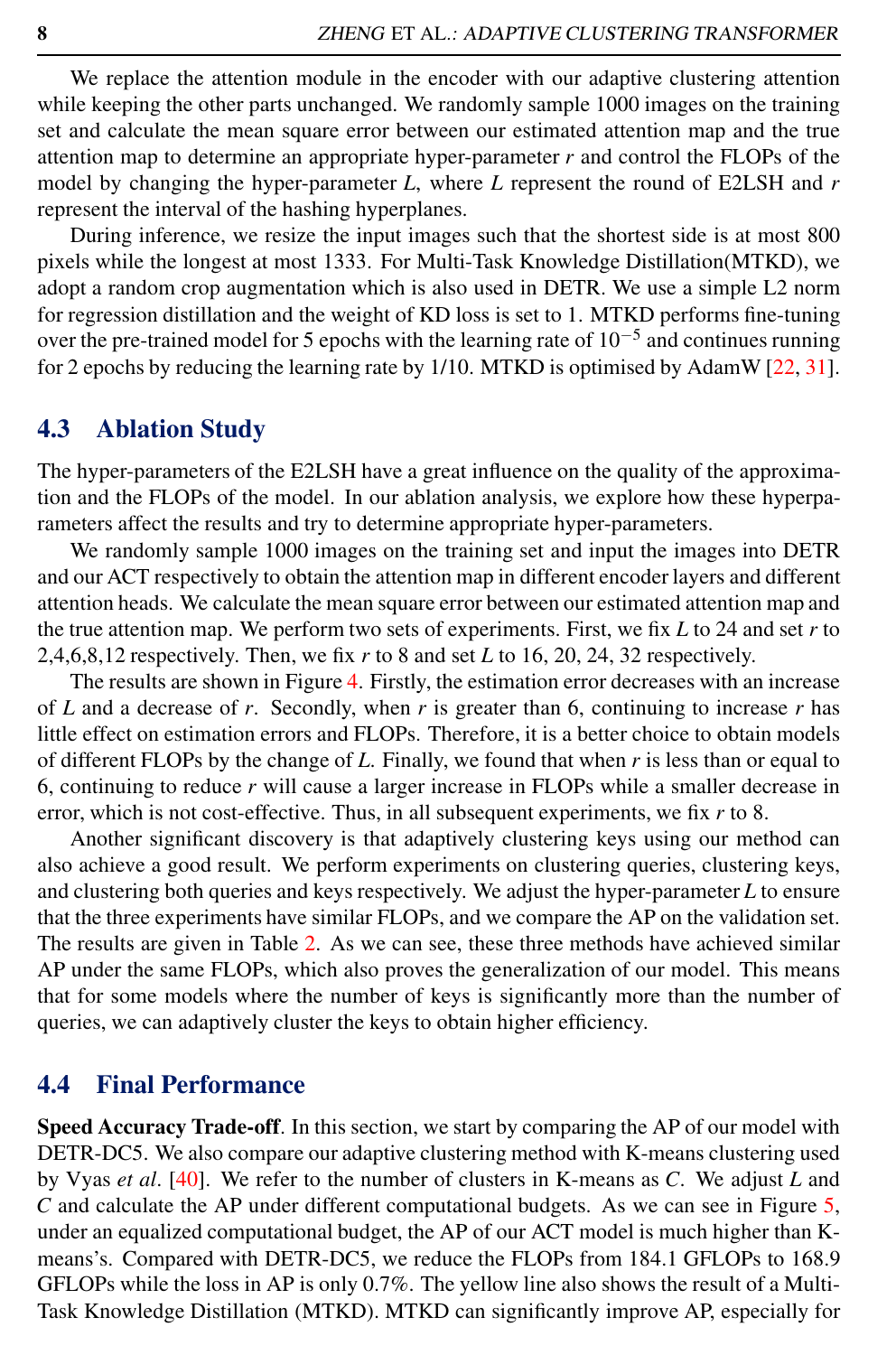| Model                                  | <b>GFLOPs</b>       | AP           | AP <sub>L</sub> | $AP_M$       | AP <sub>S</sub> |
|----------------------------------------|---------------------|--------------|-----------------|--------------|-----------------|
| Backbone (ResNet50-DC5)                | 110.7               |              |                 |              |                 |
| DETR-DC5 [3]<br>Faster RCNN-DC5 [35]   | $+73.4$<br>$+209.3$ | 43.3<br>41.1 | 61.1<br>55.0    | 47.3<br>45.9 | 22.5<br>22.9    |
| $ACT (L=32)$                           | $+58.2$             | 42.6         | 61.1            | 46.8         | 21.4            |
| $ACT (L=24)$                           | $+53.1$             | 41.3         | 60.6            | 45.9         | 19.2            |
| $ACT (L=20)$                           | $+49.4$             | 39.7         | 60.3            | 44.2         | 16.9            |
| $ACT (L=16)$                           | $+45.0$             | 37.1         | 58.8            | 41.3         | 13.9            |
| $ACT+MTKD (L=32)$<br>$ACT+MTKD (L=24)$ | $+58.2$<br>$+53.1$  | 43.1<br>42.3 | 61.4<br>61.0    | 47.1<br>46.4 | 22.2<br>21.3    |
| $ACT+MTKD (L=20)$                      | $+49.5$             | 41.8         | 60.7            | 45.6         | 20.6            |
| $ACT+MTKD (L=16)$                      | $+45.1$             | 40.6         | 59.7            | 44.3         | 18.5            |

ZHENG ET AL.: ADAPTIVE CLUSTERING TRANSFORMER 9

<span id="page-8-1"></span>Table 1: We compare the AP of our model with DETR-DC5 and Faster RCNN in detail. DETR-DC5 and Faster RCNN use dilated ResNet-50 as the backbone. The sign '+' in GFLOPs column refers to the flops increased relative to the backbone. We refer to the bbox AP of the large, medium, and large size instances as AP*L*, AP*M*, and AP*<sup>S</sup>* respectively.

| Cluster<br>queries | Cluster<br>keys | <b>FLOPs</b> | АP    |
|--------------------|-----------------|--------------|-------|
| $L = 24$           | $\times$        | 163.77       | 0.413 |
| $\times$           | $L=8$           | 163.48       | 0.414 |
| $L = 32$           | $L = 12$        | 162.7        | 0.411 |

<span id="page-8-0"></span>Table 2: The AP and FLOPs under different clustering targets. We perform experiments on clustering queries, clustering keys, and clustering both queries and keys respectively.

| $ACT(L=32)$ | 0.218s                                 | 1733MiB |
|-------------|----------------------------------------|---------|
| $ACT(L=24)$ | 0.207s                                 | 1584MiB |
| $ACT(L=20)$ | 0.195s                                 | 1415MiB |
| $ACT(L=16)$ | 0.183s                                 | 1142MiB |
|             | Table 3: The inference time and memory |         |

DETR-DC5 0.246s 1862MiB

per Image Memory

Model Inference Time

<span id="page-8-2"></span>cost on an Nvidia GeForce GTX TITAN X with batch size of 1.

those models with smaller flops. Through MTKD, the AP of ACT with  $L = 16$  is increased by 4.3%, and ACT with  $L = 32$  achieves almost the same performance as DETR-DC5.

We also analyze the advantages of our method compared to the K-means clustering. K-means clustering uses the same number of clusters in all of the encoder layers. But it is hard the determine an appropriate hyper-parameter because the distribution of queries varies greatly with the input image and the index of the encoder layer. An inappropriate hyper-parameter *C* will lead to bad estimates or a waste of computing resources. Another disadvantage is that K-means may not converge well in some cases, and many clusters will be empty when *C* is relatively large. Our method adaptively determines the number of prototypes so that these disadvantages can be avoided.

Compare AP in Detail. We refer to the bbox AP of the large, medium, and large size instances as AP*L*, AP*M*, and AP*<sup>S</sup>* respectively. In this section, we will compare these metrics with Faster RCNN [\[35](#page-12-2)] and DETR [\[3\]](#page-10-0). DETR and Faster RCNN use dilated ResNet-50 as backbone. Table [4.3](#page-8-1) shows the results in detail.

Our ACT model with L equal to 32 achieves the similar performance as Faster RCNN-DC5 with much fewer FLOPs. What's more, ACT is much stronger than Faster RCNN-DC5 in detecting objects with large or medium size. Our ACT model can approximate the attention map in DETR well especially for large-size objects. For example, when L=32, the AP*<sup>L</sup>* of our model is the same as DETR-DC5. Most of the loss in AP occurs in small and medium-sized objects. Through a few-epoch of MTKD, the APs in different sizes have been significantly improved, especially for those models with fewer FLOPs. And our ACT with L equal to 32 achieves almost the same performance as DETR-DC5. An interesting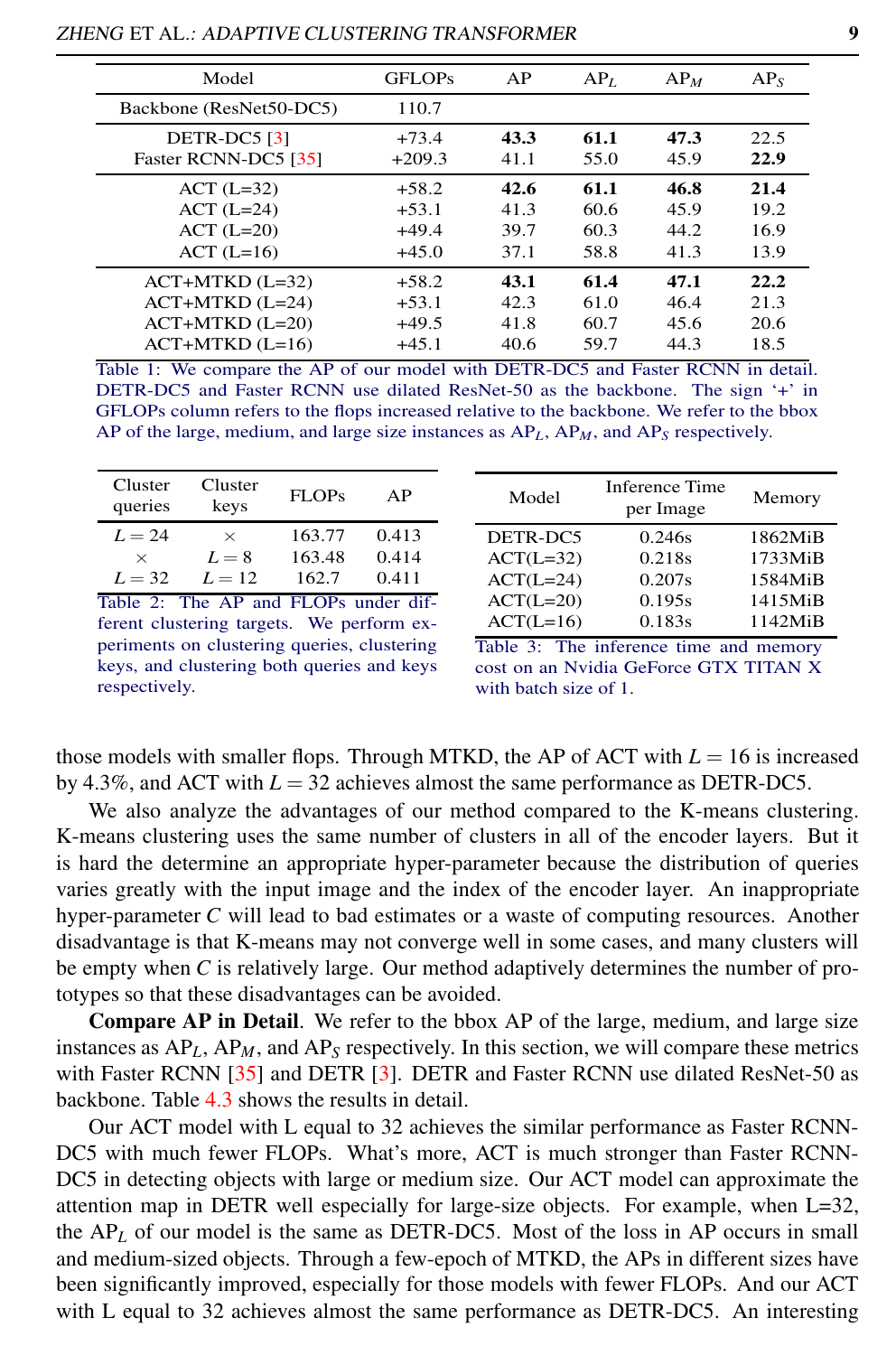

Figure 6: We visualize some representative clusters in the encoder. The queries where the white pixel is located belong to the same cluster.



<span id="page-9-1"></span>Figure 7: The ratio of the number of prototypes to the number of queries in each encoder layer. We show the average value on the first 100 images in the validation set.

<span id="page-9-0"></span>finding is that AP*<sup>L</sup>* of our ACT is 0.3% higher than DETR's. We believe that in the process of knowledge distillation, our clustering attention can be regarded as a dropout operation, which can prevent overfitting.

Inference Time and Memory. The above analyses are based on theoretical computation cost (FLOPs). We also tested the time and memory cost in a real environment. Table [3](#page-8-2) shows the inference time and memory cost on an Nvidia GeForce GTX TITAN X with the batch size of 1. As we can see, the acceleration of ACT in a real environment is consistent with the theoretical analysis, and the memory cost is also significantly reduced.

## 5 Visualisation of Adaptive Clustering

To analyze which queries are represented by the same prototype, we visualize some representative clusters in Figure [6.](#page-9-0) We can easily find that the three clusters displayed are the features of the cow, the sky, and the field. This indicates that our clustering is related to semantics and location. Those queries with similar semantics and similar locations will easily be grouped.

To prove that our method can adaptively determine the number of prototypes based on the distribution of queries, Figure [7](#page-9-1) counted the ratio of the number of prototypes to the number of queries in each encoder layer for the images on the validation set. We can find that as the encoder layer goes deeper, the number of prototypes shows a downward trend, because the features are more redundant there. This shows that our adaptive clustering method is very effective for this situation where the query distribution changes greatly.

## 6 Conclusion

In this paper, we propose the Adaptive Clustering Transformer (ACT) to reduce the computation and memory costs for object detection. Most previous efficient transformers need a re-training when applied to DETR. However, training the DETR requires 500 epochs approximately 1920 GPU hours for a single V100 GPU. Our proposed ACT does not need any re-training process due to the compatibility between ACT and Transformer. ACT reduces the redundancy in the pre-trained DETR in a clever adaptive clustering way. In the future, we will look into the ACT on training from scratch setting and also apply ACT to perform cross-scale information fusion over multi-scale Feature Pyramid Network (FPN) [\[27\]](#page-12-13).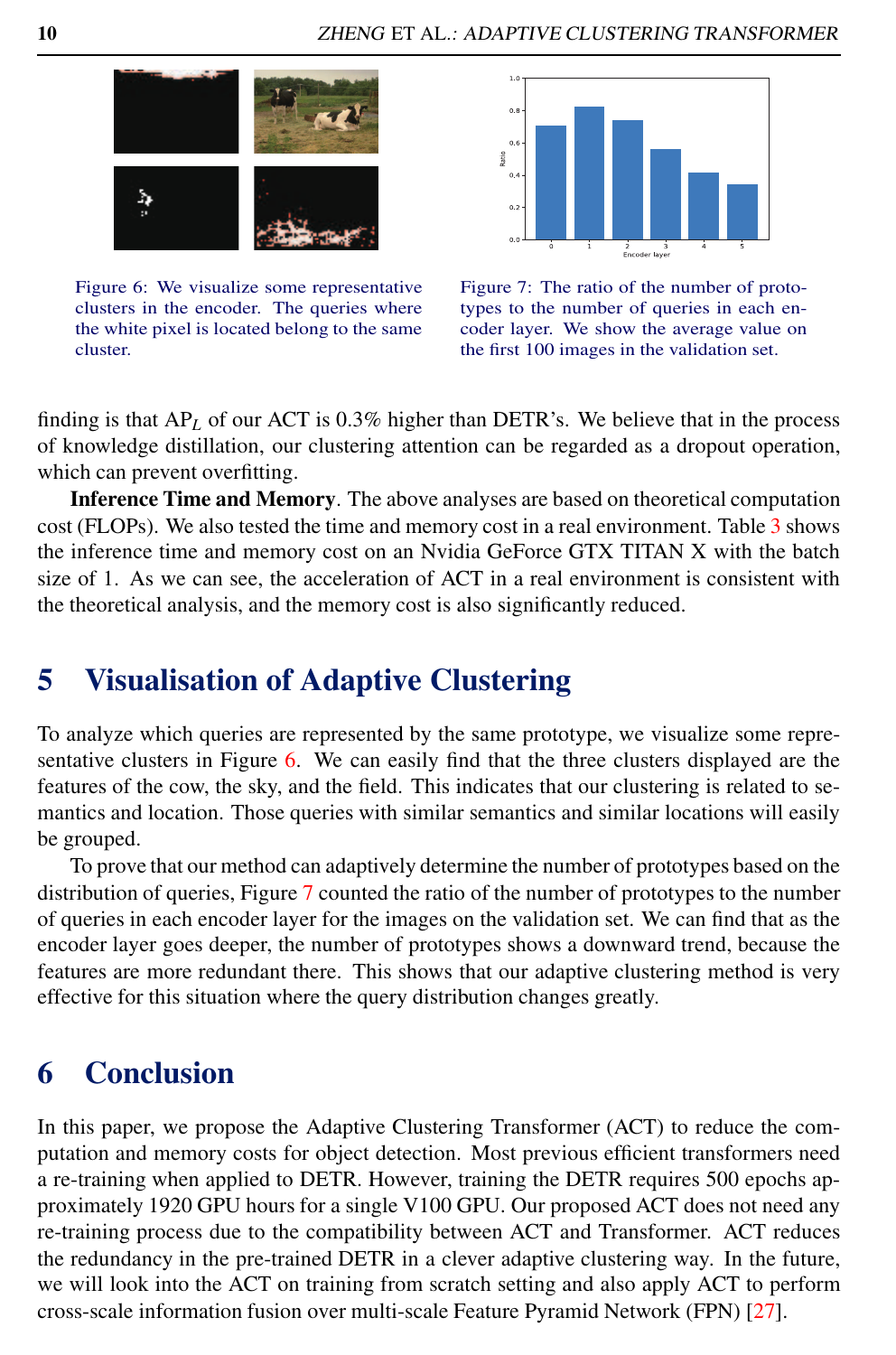Acknowledgement. This project is supported by National Natural Science Foundation of China—Youth Science Fund (No.62006006) and Shanghai Committee of Science and Technology, China (Grant No. 21DZ1100100 and 20DZ1100800).

## References

- <span id="page-10-4"></span>[1] Dzmitry Bahdanau, Kyunghyun Cho, and Yoshua Bengio. Neural machine translation by jointly learning to align and translate. *arXiv preprint arXiv:1409.0473*, 2014.
- <span id="page-10-10"></span>[2] Navaneeth Bodla, Bharat Singh, Rama Chellappa, and Larry S Davis. Soft-nms– improving object detection with one line of code. In *Proceedings of the IEEE international conference on computer vision*, pages 5561–5569, 2017.
- <span id="page-10-0"></span>[3] Nicolas Carion, Francisco Massa, Gabriel Synnaeve, Nicolas Usunier, Alexander Kirillov, and Sergey Zagoruyko. End-to-end object detection with transformers. *arXiv preprint arXiv:2005.12872*, 2020.
- <span id="page-10-1"></span>[4] Yunpeng Chen, Yannis Kalantidis, Jianshu Li, Shuicheng Yan, and Jiashi Feng. Aˆ 2-nets: Double attention networks. In *Advances in neural information processing systems*, pages 352–361, 2018.
- <span id="page-10-2"></span>[5] Yunpeng Chen, Marcus Rohrbach, Zhicheng Yan, Yan Shuicheng, Jiashi Feng, and Yannis Kalantidis. Graph-based global reasoning networks. In *Proceedings of the IEEE Conference on Computer Vision and Pattern Recognition*, pages 433–442, 2019.
- <span id="page-10-3"></span>[6] Krzysztof Choromanski, Valerii Likhosherstov, David Dohan, Xingyou Song, Andreea Gane, Tamas Sarlos, Peter Hawkins, Jared Davis, Afroz Mohiuddin, Lukasz Kaiser, et al. Rethinking attention with performers. *arXiv preprint arXiv:2009.14794*, 2020.
- <span id="page-10-8"></span>[7] Mayur Datar, Nicole Immorlica, Piotr Indyk, and Vahab S Mirrokni. Locality-sensitive hashing scheme based on p-stable distributions. In *Proceedings of the twentieth annual symposium on Computational geometry*, pages 253–262, 2004.
- <span id="page-10-7"></span>[8] Jacob Devlin, Ming-Wei Chang, Kenton Lee, and Kristina Toutanova. Bert: Pretraining of deep bidirectional transformers for language understanding. *arXiv preprint arXiv:1810.04805*, 2018.
- <span id="page-10-6"></span>[9] Alexey Dosovitskiy, Lucas Beyer, Alexander Kolesnikov, Dirk Weissenborn, Xiaohua Zhai, Thomas Unterthiner, Mostafa Dehghani, Matthias Minderer, Georg Heigold, Sylvain Gelly, et al. An image is worth 16x16 words: Transformers for image recognition at scale. *arXiv preprint arXiv:2010.11929*, 2020.
- <span id="page-10-9"></span>[10] Jerome Friedman, Trevor Hastie, Robert Tibshirani, et al. Additive logistic regression: a statistical view of boosting (with discussion and a rejoinder by the authors). *The annals of statistics*, 28(2):337–407, 2000.
- <span id="page-10-5"></span>[11] Peng Gao, Zhengkai Jiang, Haoxuan You, Pan Lu, Steven CH Hoi, Xiaogang Wang, and Hongsheng Li. Dynamic fusion with intra-and inter-modality attention flow for visual question answering. In *Proceedings of the IEEE Conference on Computer Vision and Pattern Recognition*, pages 6639–6648, 2019.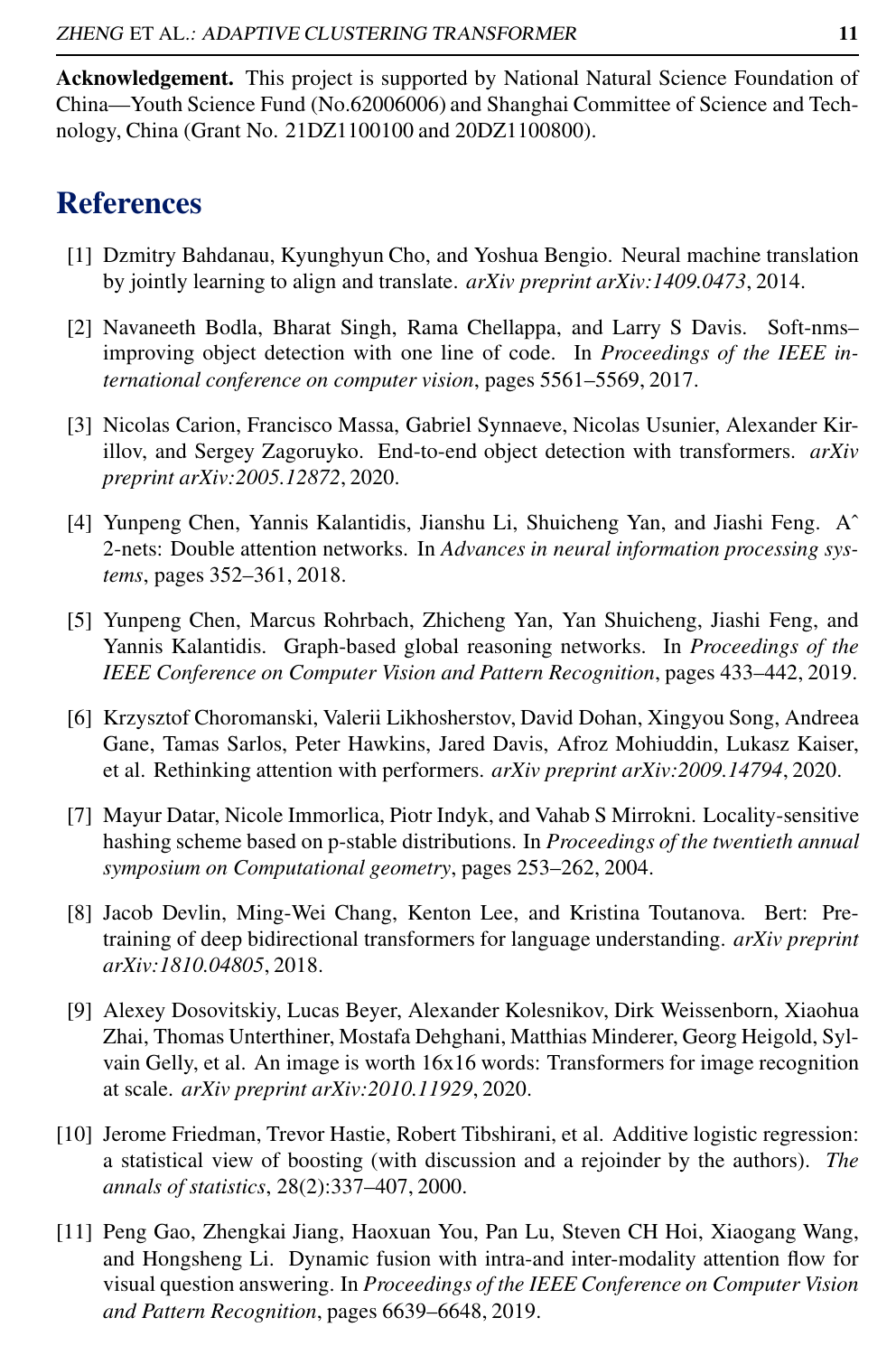- <span id="page-11-3"></span>[12] Peng Gao, Haoxuan You, Zhanpeng Zhang, Xiaogang Wang, and Hongsheng Li. Multimodality latent interaction network for visual question answering. In *Proceedings of the IEEE International Conference on Computer Vision*, pages 5825–5835, 2019.
- <span id="page-11-12"></span>[13] Peng Gao, Minghang Zheng, Xiaogang Wang, Jifeng Dai, and Hongsheng Li. Fast convergence of detr with spatially modulated co-attention. *arXiv preprint arXiv:2101.07448*, 2021.
- <span id="page-11-0"></span>[14] Ross Girshick. Fast r-cnn. In *Proceedings of the IEEE international conference on computer vision*, pages 1440–1448, 2015.
- <span id="page-11-1"></span>[15] Ross Girshick, Jeff Donahue, Trevor Darrell, and Jitendra Malik. Rich feature hierarchies for accurate object detection and semantic segmentation. In *Proceedings of the IEEE conference on computer vision and pattern recognition*, pages 580–587, 2014.
- <span id="page-11-4"></span>[16] Saurabh Goyal, Anamitra Roy Choudhary, Venkatesan Chakaravarthy, Saurabh ManishRaje, Yogish Sabharwal, and Ashish Verma. Power-bert: Accelerating bert inference for classification tasks. *arXiv preprint arXiv:2001.08950*, 2020.
- <span id="page-11-9"></span>[17] Kaiming He, Xiangyu Zhang, Shaoqing Ren, and Jian Sun. Deep residual learning for image recognition. In *Proceedings of the IEEE conference on computer vision and pattern recognition*, pages 770–778, 2016.
- <span id="page-11-8"></span>[18] Geoffrey Hinton, Oriol Vinyals, and Jeff Dean. Distilling the knowledge in a neural network. *arXiv preprint arXiv:1503.02531*, 2015.
- <span id="page-11-11"></span>[19] Sepp Hochreiter and Jürgen Schmidhuber. Long short-term memory. *Neural computation*, 9(8):1735–1780, 1997.
- <span id="page-11-7"></span>[20] Zhengkai Jiang, Peng Gao, Chaoxu Guo, Qian Zhang, Shiming Xiang, and Chunhong Pan. Video object detection with locally-weighted deformable neighbors. In *Proceedings of the AAAI Conference on Artificial Intelligence*, volume 33, pages 8529–8536, 2019.
- <span id="page-11-5"></span>[21] Angelos Katharopoulos, Apoorv Vyas, Nikolaos Pappas, and François Fleuret. Transformers are rnns: Fast autoregressive transformers with linear attention. *arXiv preprint arXiv:2006.16236*, 2020.
- <span id="page-11-14"></span>[22] Diederik P Kingma and Jimmy Ba. Adam: A method for stochastic optimization. *arXiv preprint arXiv:1412.6980*, 2014.
- <span id="page-11-6"></span>[23] Nikita Kitaev, Łukasz Kaiser, and Anselm Levskaya. Reformer: The efficient transformer. *arXiv preprint arXiv:2001.04451*, 2020.
- <span id="page-11-10"></span>[24] Alex Krizhevsky, Ilya Sutskever, and Geoffrey E Hinton. Imagenet classification with deep convolutional neural networks. *Communications of the ACM*, 60(6):84–90, 2017.
- <span id="page-11-2"></span>[25] Harold W Kuhn. The hungarian method for the assignment problem. *Naval research logistics quarterly*, 2(1-2):83–97, 1955.
- <span id="page-11-13"></span>[26] Tsung-Yi Lin, Michael Maire, Serge Belongie, James Hays, Pietro Perona, Deva Ramanan, Piotr Dollár, and C Lawrence Zitnick. Microsoft coco: Common objects in context. In *European conference on computer vision*, pages 740–755. Springer, 2014.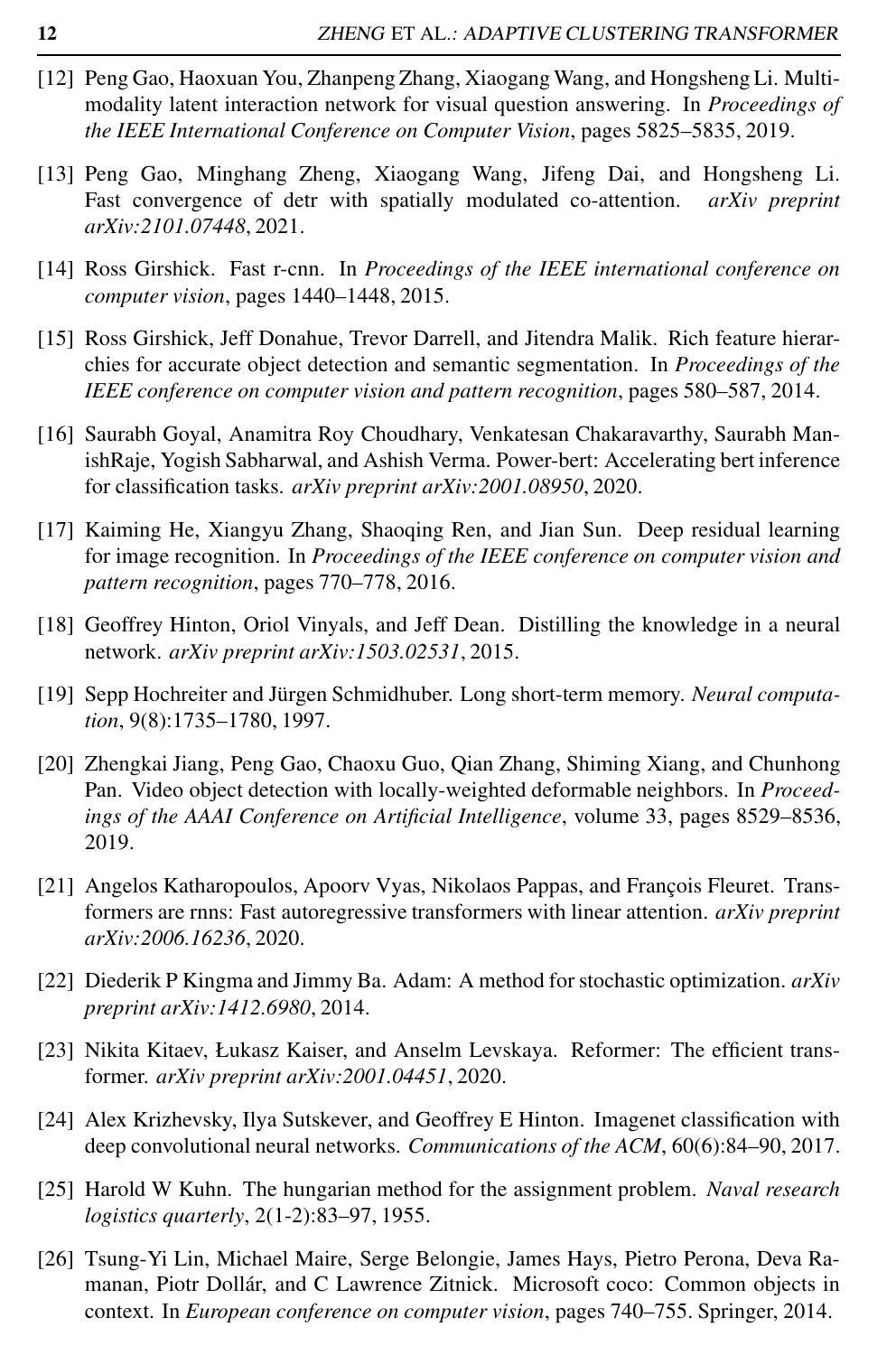- <span id="page-12-13"></span>[27] Tsung-Yi Lin, Piotr Dollár, Ross Girshick, Kaiming He, Bharath Hariharan, and Serge Belongie. Feature pyramid networks for object detection. In *Proceedings of the IEEE conference on computer vision and pattern recognition*, pages 2117–2125, 2017.
- <span id="page-12-11"></span>[28] Tsung-Yi Lin, Priya Goyal, Ross Girshick, Kaiming He, and Piotr Dollár. Focal loss for dense object detection. In *Proceedings of the IEEE international conference on computer vision*, pages 2980–2988, 2017.
- <span id="page-12-0"></span>[29] Wei Liu, Dragomir Anguelov, Dumitru Erhan, Christian Szegedy, Scott Reed, Cheng-Yang Fu, and Alexander C Berg. Ssd: Single shot multibox detector. In *European conference on computer vision*, pages 21–37. Springer, 2016.
- <span id="page-12-9"></span>[30] Ze Liu, Yutong Lin, Yue Cao, Han Hu, Yixuan Wei, Zheng Zhang, Stephen Lin, and Baining Guo. Swin transformer: Hierarchical vision transformer using shifted windows. *arXiv preprint arXiv:2103.14030*, 2021.
- <span id="page-12-12"></span>[31] Ilya Loshchilov and Frank Hutter. Fixing weight decay regularization in adam. 2018.
- <span id="page-12-10"></span>[32] Alexander Neubeck and Luc Van Gool. Efficient non-maximum suppression. In *18th International Conference on Pattern Recognition (ICPR'06)*, volume 3, pages 850–855. IEEE, 2006.
- <span id="page-12-8"></span>[33] Duy-Kien Nguyen and Takayuki Okatani. Improved fusion of visual and language representations by dense symmetric co-attention for visual question answering. In *Proceedings of the IEEE Conference on Computer Vision and Pattern Recognition*, pages 6087–6096, 2018.
- <span id="page-12-1"></span>[34] Joseph Redmon, Santosh Divvala, Ross Girshick, and Ali Farhadi. You only look once: Unified, real-time object detection. In *Proceedings of the IEEE conference on computer vision and pattern recognition*, pages 779–788, 2016.
- <span id="page-12-2"></span>[35] Shaoqing Ren, Kaiming He, Ross Girshick, and Jian Sun. Faster r-cnn: Towards realtime object detection with region proposal networks. In *Advances in neural information processing systems*, pages 91–99, 2015.
- <span id="page-12-5"></span>[36] Bernardino Romera-Paredes and Philip Hilaire Sean Torr. Recurrent instance segmentation. In *European conference on computer vision*, pages 312–329. Springer, 2016.
- <span id="page-12-6"></span>[37] Russell Stewart, Mykhaylo Andriluka, and Andrew Y Ng. End-to-end people detection in crowded scenes. In *Proceedings of the IEEE conference on computer vision and pattern recognition*, pages 2325–2333, 2016.
- <span id="page-12-4"></span>[38] Ashish Vaswani, Noam Shazeer, Niki Parmar, Jakob Uszkoreit, Llion Jones, Aidan N Gomez, Łukasz Kaiser, and Illia Polosukhin. Attention is all you need. In *Advances in neural information processing systems*, pages 5998–6008, 2017.
- <span id="page-12-3"></span>[39] Paul Viola and Michael Jones. Rapid object detection using a boosted cascade of simple features. In *Proceedings of the 2001 IEEE computer society conference on computer vision and pattern recognition. CVPR 2001*, volume 1, pages I–I. IEEE, 2001.
- <span id="page-12-7"></span>[40] Apoorv Vyas, Angelos Katharopoulos, and François Fleuret. Fast transformers with clustered attention. *Advances in Neural Information Processing Systems*, 33, 2020.